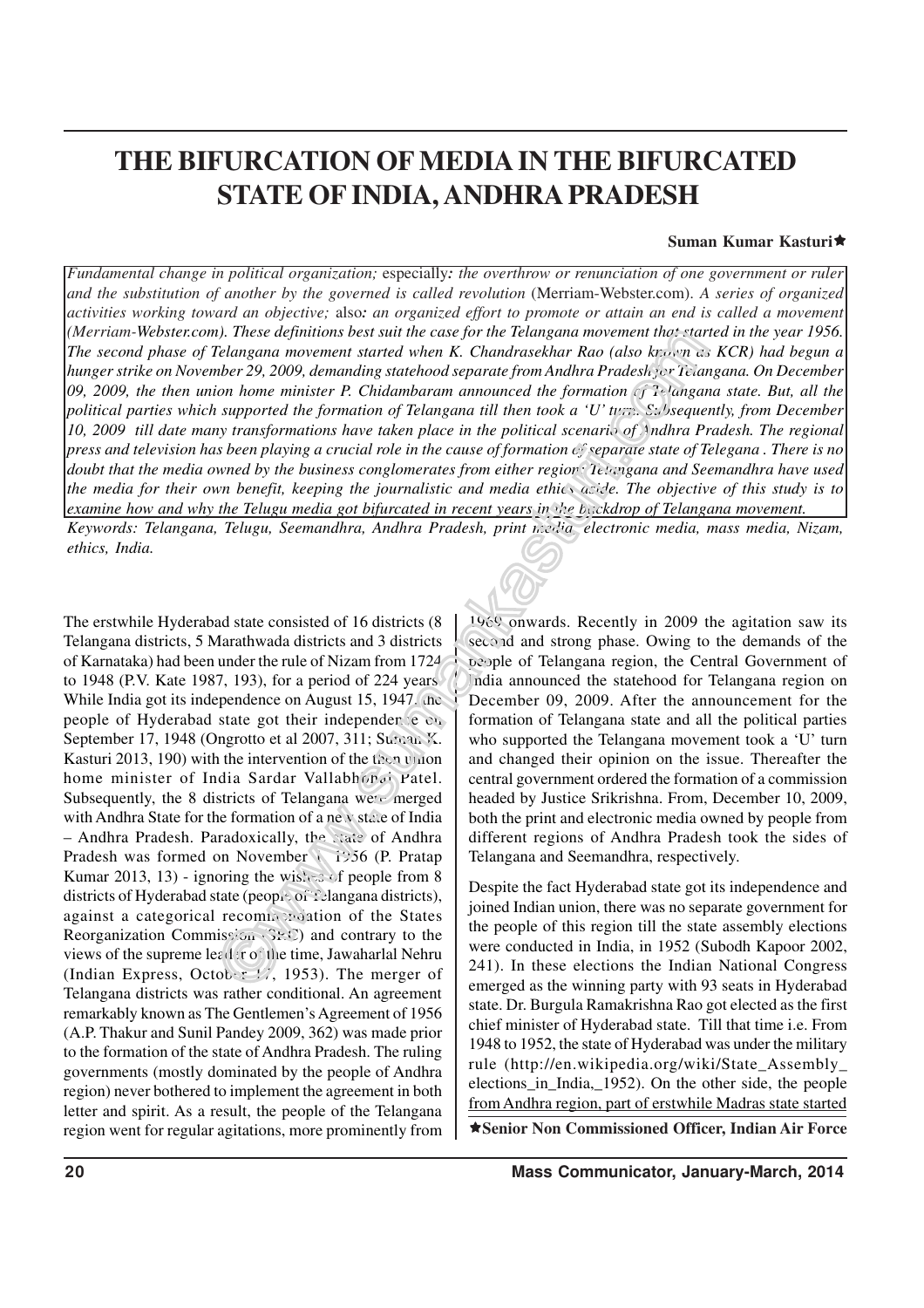agitating for a separate state. From October 19, 1952 Potti Sriramulu went on an indefinite strike seeking a demand for a separate state for Andhra people with a share in Madras city (B.B. Kumar 1998, 53) (presently, this city is known as Chennai). The union government of India accepted the demand for a separate state of Andhra Pradesh but denied it a share in erstwhile Madras city. After 56 days of indefinite strike, Potti Sriramulu passed away on December 15, 1952 (Ibid).His death led to , Andhra movement reaching its height. Consequently, on October 1, 1953 Andhra State emerged as a new state of India with Kurnool as its capital.

The States Reorganization Commission (SRC) set up by the government of India in early 50s to examine the issue of reorganization of states of India was not in favor of merging the Telangana region (8 districts of erstwhile Hyderabad state) with the erstwhile Andhra state. Even, the then Prime Minister, Pandit Jawaharlal Nehru, was also not in favor of merging Telangana districts with the Andhra state. He ridiculed the demand for Visalandhra as an idea bearing a tint of expansionist imperialism (Indian Express, October 17, 1953). Yet, paradoxically, the state of Andhra Pradesh was formed on November 1, 1956.

The merger of Telangana with Andhra was done with many conditions. As a sort of protection against the possible exploitation by the people of Andhra region over Telangana region in the enlarged state, the merger was facilitated by a number of solemn promises with constitutional safeguards (Y.V. Krishna Rao and Dr. S. Subrahmanyam 2002, 4). These promises were repeated every time the rights of people were violated. Nobody ever thought about the merger of Telangana with Andhra to be eternal. Jawaharlal Nehru compared the merger to  $\epsilon_{\text{H}}$  rimonial alliance having provision for divorce if the partners in the alliance could not get on well (Deccan Chronicle, March 6, 1956).

The Gentlemen's Agreement of 1955 was scuttled in various means and forms, beginning the very same day on which the state was born. This results in a massive revolt by the people of the region in 1968-69 demanding separation of Telangana from the state of Andhra Pradesh. This was more significantly known as Jai Telangana Movement (SC Bhatt and Gopal K. Bhargava 2006, 192). It was then realized by both the state and central governments to make an attempt to undo the damage done to the Telangana region. The first initiative was taken by the All Party Accord of January 1969 at a meeting of the leaders of all political parties in the state convened by the then chief minister Kasu Brahmananda Reddy. It was shelved in less than six months time. Thereafter, a couple of packages known as Eight Point Formula and Five Point Formula were announced by the then prime minister, Mrs Indira Gandhi. When the modalities of giving effect to these packages were being worked out, the supreme court of India gave a historic judgment validating, what have been known as Mulki Rules. This judgment dated October 3, 1972 (Kingshuk Nag 2011, 34) upheld the rule of reserving employment and educational opportunities in Telangana region exclusively for the residents of this region. But the political elite of Andhra region could not ingest these corrective measures given by the Supreme Court of India. This led to another agitation for demand of a separate state from the people and politicians of Andhra region known as the Jai Andhra Movement. Jai Andhra Movement demanded either to scrap all the safeguards given to the people of Telangana including the judgment of Supreme Court of India on the validity of Mulki Rules or bifurcating Andhra Pradesh into Andhra and Telangana states. As a result, an alternative solution, called Six Point Formula was suggested, which again was never implemented. Over the years, people of Telangana have been deprived of their legitimate share in the fruits of development, marginalized in the political process and administrative setup. The people of Telangana region have been belittled on the cultural and linguistic fronts and have been virtually reduced to the status of second-rate citizen in their own homeland.

K Chandrasekhar Rao (the president of Telangana Rashtra Samithi (TRS) party) began a hunger strike on November 29, 2009 (http://en.wikipedia.org/wiki/Telangana\_ movement) demanding a separate Telangana state. All the media channels including those owned by the Seemandhra people had to give wide coverage of this historic incident. Every happening in this episode was given wide publicity. On the eleventh day of K Chandrasekhar Rao's indefinite fast for Telangana, on December 09, 2009 (Ibid), the union government emerging after a late-night meeting at Prime Minister's residence announced that the process of formation of a separate state of Telangana was being set into motion. Since then the Seemandhra owned and oriented media became cautious and conditioned. Though it was not declared publicly, it is understood that it was decided not to give much coverage to Telangana movement; and incase if at all it was inevitable, then least coverage could be given. In this way, the Seemandhra owned and oriented media showed its colonial nature. From December 2009 till date many developments have taken place in the Telangana movement. On July 30, 2013 The Congress-led United Progressive Alliance (UPA) took its final decision on bifurcating Andhra Pradesh and creating a separate Telangana state. It is said that history repeats itself, people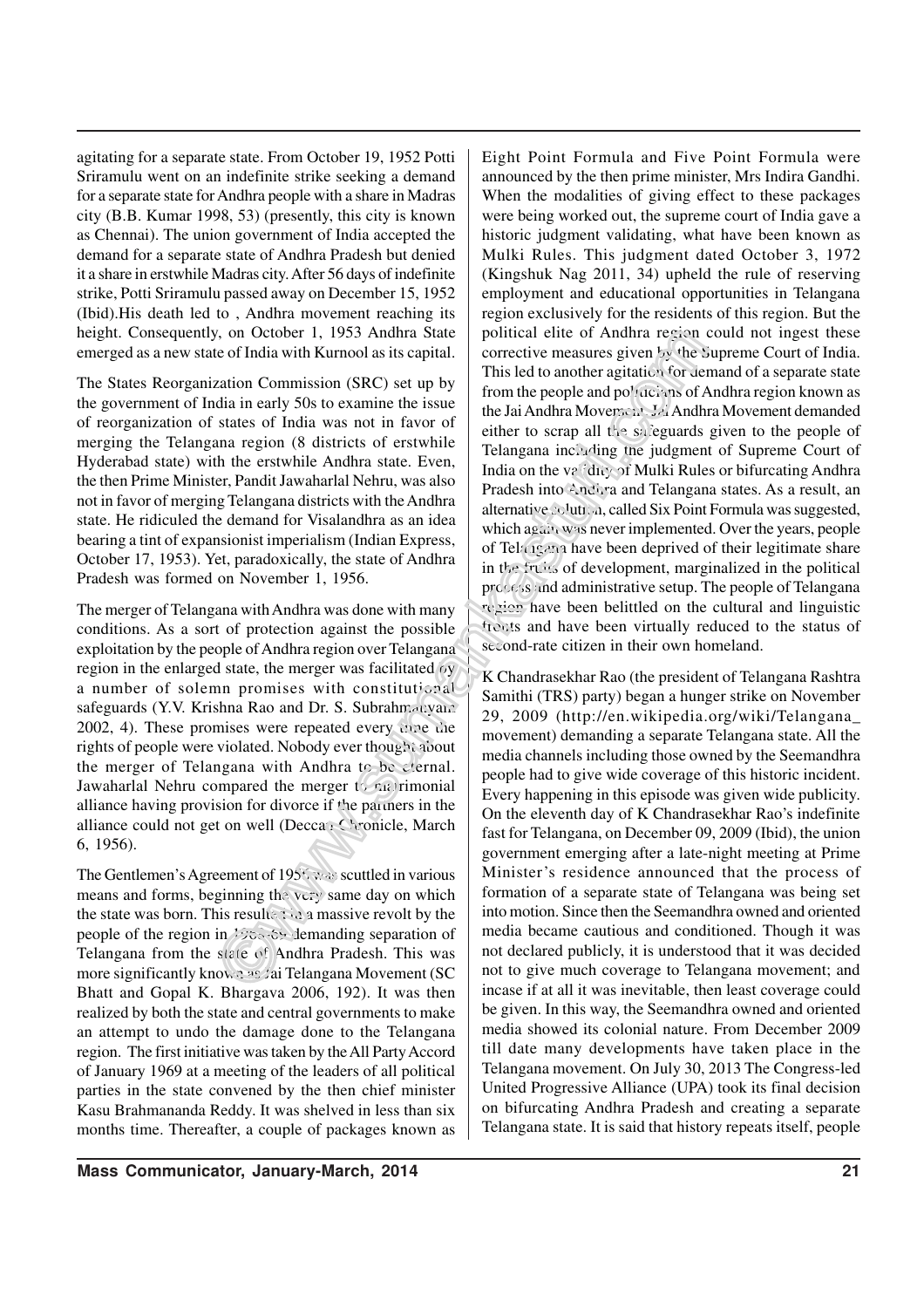and politicians of Seemandhra region started agitating for united Andhra Pradesh, widely known as Samaikya Andhra movement. Unlike the case of Telangana agitation that took place from November 2009, this movement has been getting a wide coverage in print and electronic media owned by the people of Seemandhra region, pushing the journalistic and media ethics aside.

### **I. Review of Literature**

On media ethics Andrew Belsey argues that there are two contradictory pressures on journalists. On one hand they are subject to the attention of the lobbyists and the publicityseeking who not only want their story told but want their own slant on it. This is an ethically – fraught area (especially if the lobbyist happens to be also the owners of the newspaper or television channel). But on the other hand what is ethically interesting and puzzling here, is a lot of journalism consists of discovering and printing information about something or some situation that those involved in would rather keep secret.

For a credible and effective media system to survive, it is important to understand and insist upon the importance of ethical standards. We need more ethical engagement. It is time to rethink, as the media channels are taking sides to ground the ethical values. Christopher Johnstone offers some words that help clarify why ethics is such an urgent matter of concern today: Questions of morality and ethics have become even more troubled, vexed by the acknowledgement that there are multiple sets of culturally grounded values having validity in our society, that moral absolutes are not universally recognized, and that individual autonomy is a value that sometimes outweighs  $2\mathbf{d}$  erence to accepted norms. So now it is more difficult than ever to justify moral claims, to argue for ethical judgements in ways that will be persuasive to society  $\infty$  whole (Patrick Lee Plaisance 2009, 1-2). In the context of Telengna movement, ethics in the ongoing orientation of Telugu media in recent times is critical. In h<sub>1</sub>: Nicomachean ethics, Aristotle argued that human goodness requires using our rationality to tune a life of virtue. We are all social, communal beings. We live in communities and performance of our excellence must include a practical involvement in the life of these communities. There is a crucial need to follow ethics by all media organizations and personnel as so much depends on ethical values.

### **II. Objective of the Study**

With the involvement of the personnel from either region: Telangana and Seemandhra, the mass audiences are being baffled. The biased coverage on the issues of Telangana and Seemandhra by the Telugu media is igniting wrangles not only between the regions but also between the people from these regions. The so called Fourth estate needs to realize its latent powers and keep itself away from all kinds of preconceptions. This study is important to bring out awareness among all the concerned on the subject of bifurcated Telugu print and electronic media in addressing the Telangana-Seemandhra issue.

With the mushrooming of satellite channels after 1990's, regional channels also got a push. Presently there are more than 30 news channels alone in Telugu language. Most of these channels are either  $\sigma$ <sup>-2</sup> and by politicians or political parties or the business houses. In the second phase of Telangana movemert and after the announcement of statehood for Telangana region by United Progressive Alliance (UPA) on July 30, 2013, the Telugu newspapers and television channels played the fundamental but biased roles.

The objectives of this study are:

- To examine whether the Telugu print and television media have  $\omega$ : in playing a neutral or biased role in sharing information among the masses.
- To analyze the extent to which the newspapers and television channels are biased and audience faith in the news presentation of these media.

### **III. Research Design & Methods**

In order to achieve unbiased results and ensure equal representation of all the three regions of Andhra Pradesh: Telangana, Coastal Andhra and Rayalaseema, the method of stratified random sampling was adopted for the selection of sample of respondents in the selected PSU i.e. Hyderabad. A random list was drawn up for each subgroup and respondents were chosen from each subgroup.

The research was conducted in two stages:

Stage 1- Exploratory Stage: In this stage, a deep and thorough secondary research was carried out to get acquaintance on the historical facts of Telangana-Seemandhra to understand the underlying causes for the same.

Stage 2 - Survey Stage: In this stage, the newspapers and television channels considered for the research purpose were assessed for their levels of bias. The audience of both these media were interviewed in the selected PSU. The beneficiaries were the end users or the so called audiences of these media (with access to both these media).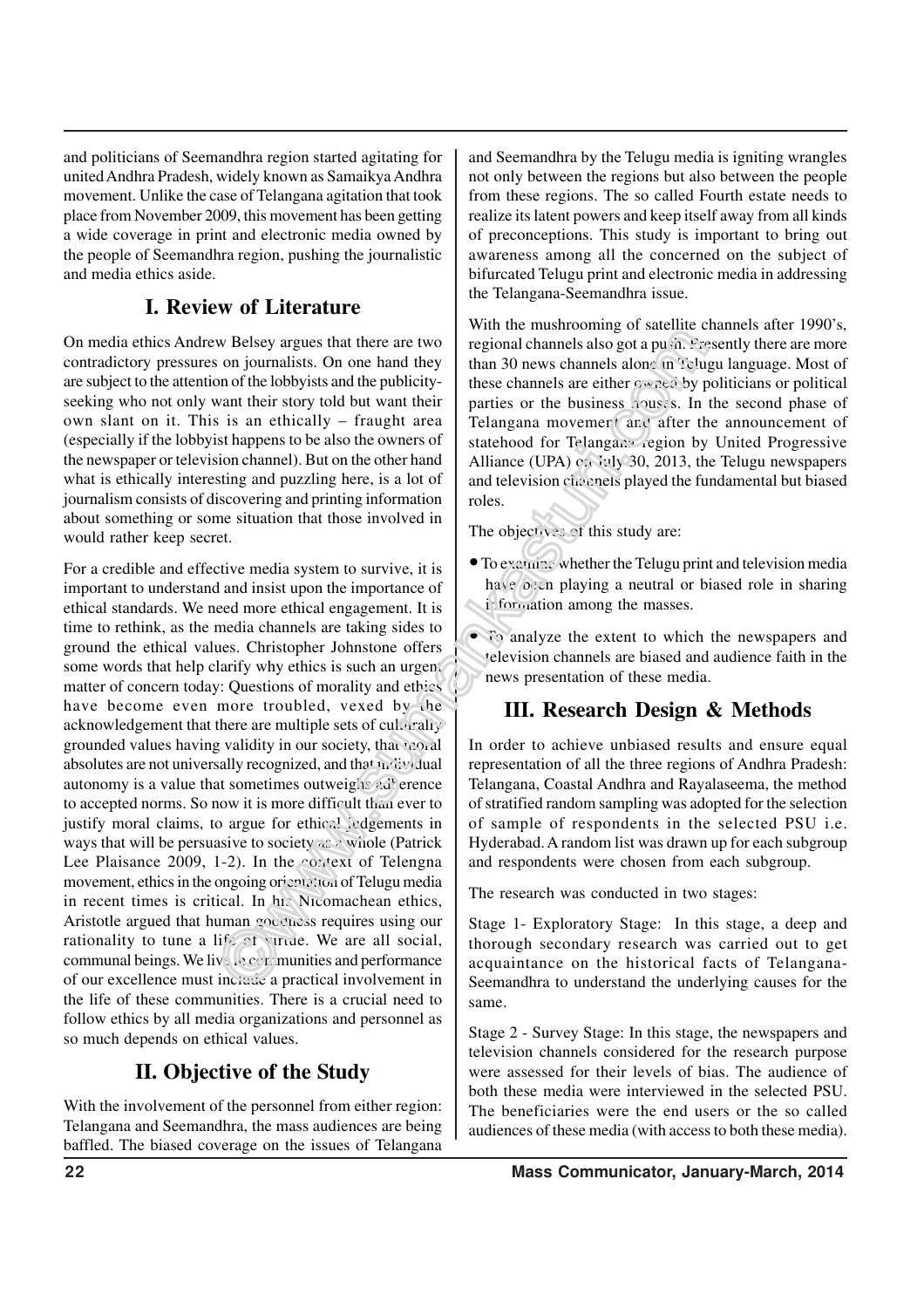25 end users from each region were considered for the study. A total of 75 respondents were covered from the three regions of Andhra Pradesh in Hyderabad city. 8 leading Telugu newspapers and 21 Telugu television news channels were considered and analyzed. Limitation in this study is the lack of information about non-users of both these mass media. Therefore, this study might be followed up by collecting the data from a sample of non-users across all the three regions in the same socio-economic context, as the respondents.

#### **IV. Results & Discussion**

Data analysis shows that both newspapers and television have tremendous influence on masses in all the three regions of Telangana, Andhra and Rayalaseema. The results of this study are appended below:

- · Figure 1. illustrates details about orientation of the 8 newspapers under study. Based on the opinion of 75 respondents of the 8 Telugu daily newspapers, 37.5% of newspapers fall in the category of purely Seemandhra oriented, 25% of newspapers fall in the category of partially Seemandhra oriented, 12.5% fall in the neutral category. While for both partially Telangana oriented and Purely Telangana oriented, the percentage lies at 12.5%.
- Figure 2.presents details regarding orientation of the 21 Telugu television news channels under study .Based on the opinion of the respondents,  $23.8\%$  of Telugu news channels fall in the category of purely Seemandhra oriented, 33.32% of news channels fall in the category of partially Seemandhra oriented, 28.56% news channels fall in the neutral category while partially Telangana oriented and Purely Telangana oriented channels have the share of 4.76%, 9.52%, respectively. Responding to a question regarding the satisfaction of the news stories presented by the newspapers on  $t_1$ . issue of Telangana-Seemandhra agitation, only 15.33% felt that they were fully satisfied; 28% people felt that they were partially satisfied and 44% people felt that they are satisfied to some extent while  $12.67\%$  people responded that they were not satisfied.  $F$ igure 3 presents details regarding the level of satisfaction among the newspaper readers.
- Figure 4. presents details regarding the level of satisfaction among the television news channel audience. In case of television channels, only 6.67% people felt that they were fully satisfied with the news stories presented on these 21 news channels considered for the study; 18% respondents felt that they were partially satisfied and 30% people felt that they were satisfied to some extent and 45.3% people responded that they were not satisfied.
- Regarding confidence in the content of Newspapers, 50.67% people felt that they have a high confidence in the news stories presented in the newspapers they follow. 18.67% people felt that they have moderate confidence. While 11% people felt that they have no confidence, 20% people felt that they have a neutral opinion. Figure 5. presents details regarding the level of confidence in the news stories on Telangana-Seemandhra related issues.
- Figure. 6 presents details regarding the level of confidence in the news stories telecast on news channels on Telangana-Seemandhra related issues. About 5.33% people felt that they have a high confidence in the news stories presented on the news channels they watch; 26.67% people felt that they have a moderate confidence. While  $48\%$  people felt that they have no confidence,  $20\%$ people felt that they have a neutral opinion.
- One important finding in this study is that almost all the respondents felt that the television channels are more biased than the newspapers. On deep investigation, it was observed that the newspapers manage different versions of the same story in different editions of the newspaper. The findings also showed that the same daily newspaper which reported news regarding the declaration of formation of Telangana state in a favourable way in Telangana editions, reportedly published a different news version for Seemandhra districts of Andhra Pradesh.
- Almost all the respondents of Telangana region felt that most of the popular news channels did not present a holistic coverage of the Telangana movement. However, they felt that they hyped the incidents happening at Seemandhra regions by repeated telecasts. Almost 30% of the respondents from other regions of Andhra Pradesh i.e.from Andhra and Rayalaseema also agreed to this view.
- · All the respondents shared that they accessed only those newspapers and television news channels, whose opinions were close to their own views.

### **V. Conclusion**

 Therefore need of the hour is that - experts from different sectors should come forward and involve themselves to clear the quandaries on such issues like Telangana-Seemandhra through all possible mass media. All the stakeholders have to be equally responsible for diffusing information to the masses in a befitting manner. Such an attempt should have the true journalistic and media ethics as its base.

The people of Telangana have been fighting for a separate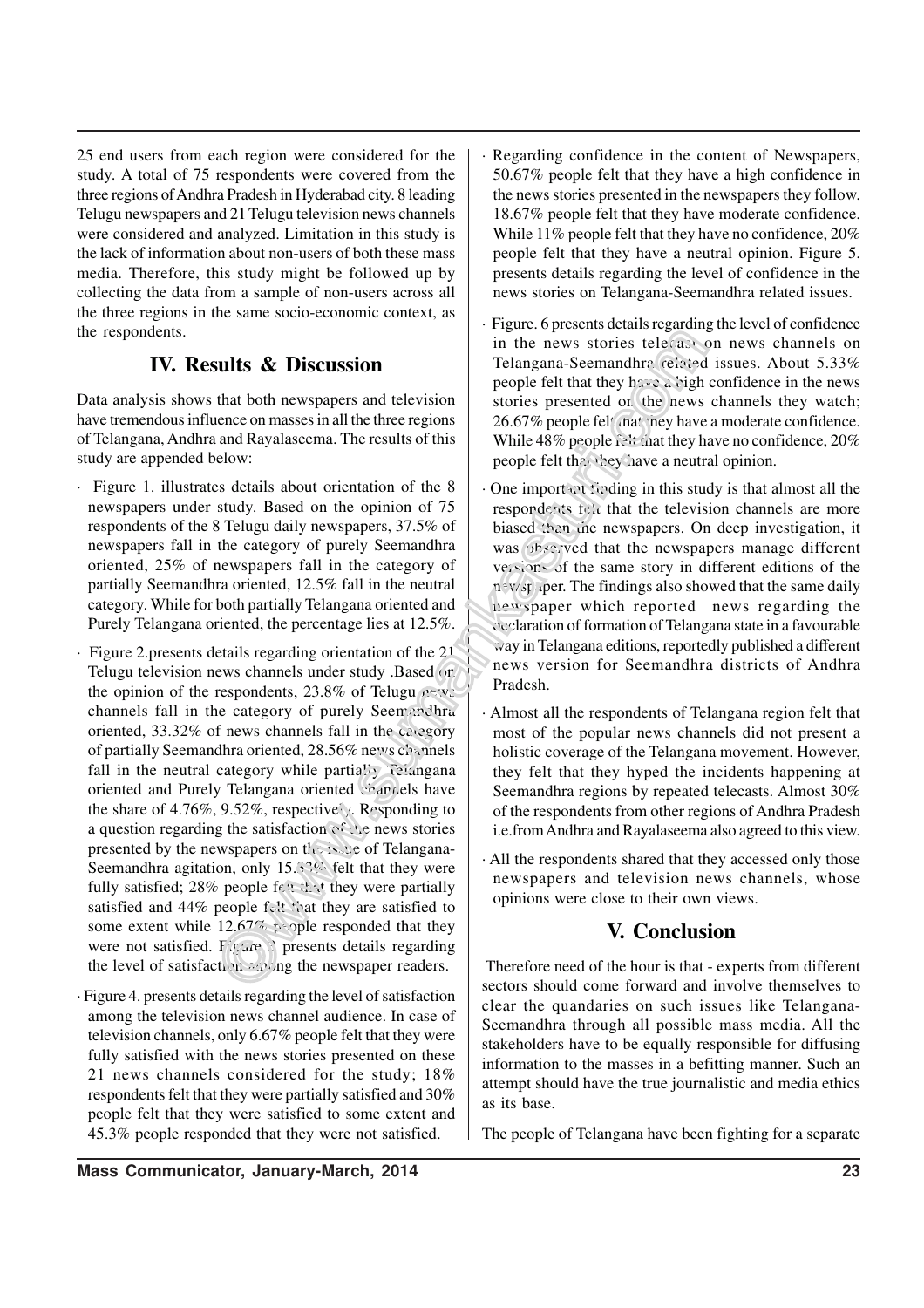statehood for themselves for nearly sixty years. This legitimate fight for creation of a new state with Hyderabad as its capital has a constitutional validity. Telangana movement is unique for its mass democratic character. The agitation over regional inequality, cultural differences, and denial of rights of the people of Telangana region has been distinguished by wide ranging and active participation of diverse sections of population. The agitation has a very strong foundation. But, due to the biased role played by both Telugu newspapers and Telugu television channels, mainly, those owned by people of Seemandhra region, the projection of Telangana movement has not been projected properly. From the other side, the Seemandhra agitation has been given the due coverage; and neglecting all other issues, even a wide publicity is given.

Findings of the study show that only a negligible number of Telugu newspapers and television channels are acting neutrally. Therefore it is suggested that all the media organizations should feel responsible for the wellbeing of the society and inculcate good journalistic approaches. Also the readers & audience choose newspapers or televisions, selectively, they read or watch what they want to and even comprehend the content in the manner they look at an issue. Hence, the media should act neutrally and let the audience decide on any issues or matter.

There is no doubt that the reaction from the government to most of the issues is based on the intensity of media exposure to that particular issue. Hence, taking sides to a particular issue like Telangana-Seemandhra would definitely aggravate the prevailing conditions as clear from the present political scenario of Andhra Pradesh. Adding fuel to fire, some media channels are conducting baseless debates. Such debates have been responsible for the varied apprehensions of the people from all the three regions of Andhra Pradesh. They have become a trigger of instigation to promote conflicts among the people of different regions of Andhra Pradesh.

### **References**

- Belsey, Andrew. (1998). Journalism and ethics: Can they co-exist? In Kieran, M. Media Ethics, pp. 1-4, New York, U.S.A: Routledge 196p
- Bhatt, SC and Bhargava, Gopal K. (2006). Land and People of Indian States and Union Territories Vol-II. Delhi, India: Kalpaz Publications.

Deccan Chronicle, 6 March 1956

Indian Express, 17 October 1953

Kapoor, S. (2002). Indian Encyclopedia Volume I. New

Delhi, India: Cosmo Publications.

- Kasturi, Suman K. (2013). Satellite Television and the Internet: History, Development and Impact. New Delhi, India: Kanishka Publishers.
- Kate, P.V. (1987). Marathwada Under the Nizams. Delhi, India: Mittal Publications.
- Krishna Rao, Y.V. and Subrhmanyam, S. (2002). Development of Andhra Pradesh, 1956-2001: A Study of Regional Disparities. N.R.R. Hyderabad, India: Research Centre.
- Kumar, B.B. (1998). Small States Syndrome in India. New Delhi, India: Concept Publishing Company.
- Kumar, P. Pratap. (2013). Andhra Pradesh: Economic and Social relation. In Berger, P. Heidemann, F, The Modern Anthropology of India: Ethnography, Themes and Theory. New York, U.S.: Routledge.
- Movement. (n.d.). Merriam-Webster.com. Retrieved August 3, 2013, from http://www.merriamwebster.com/dictionary/movement
- Nag, Kinshuk. (2011). Battle Ground Telangana: Chronicle of an Agitation. New Delhi, India: Harper Collins  $I$  dia.
- Ongrotto, Rebecca Ramilo et al. (2007). Asian history Module-based Learning. Manila, Philippines: Book store, Inc.
- Plaisance, P.L. (2009). Media ethics: Key Principles for Responsible Practice. California, U.S.A.: Sage Publishers.
- Revolution. (n.d.). Merriam-Webster.com. Retrieved August 3, 2013, from http://www.merriamwebster.com/dictionary/revolution
- State Assembly elections in India, 1952 Retrieved from  $h$ ttp://en.wikipedia.org/wiki/ State\_Assembly\_elections\_in\_India,\_1952 (accessed August 23, 2013).
- Thakur, A.P. and Pandey, S.  $(2009)$ .  $21<sup>st</sup>$  Century India: View and Vision. New Delhi, India: Global Vision Publishing House.
- Telangana movement Retrieved from http:// en.wikipedia.org/wiki/Telangana\_movement (accessed August 12, 2013).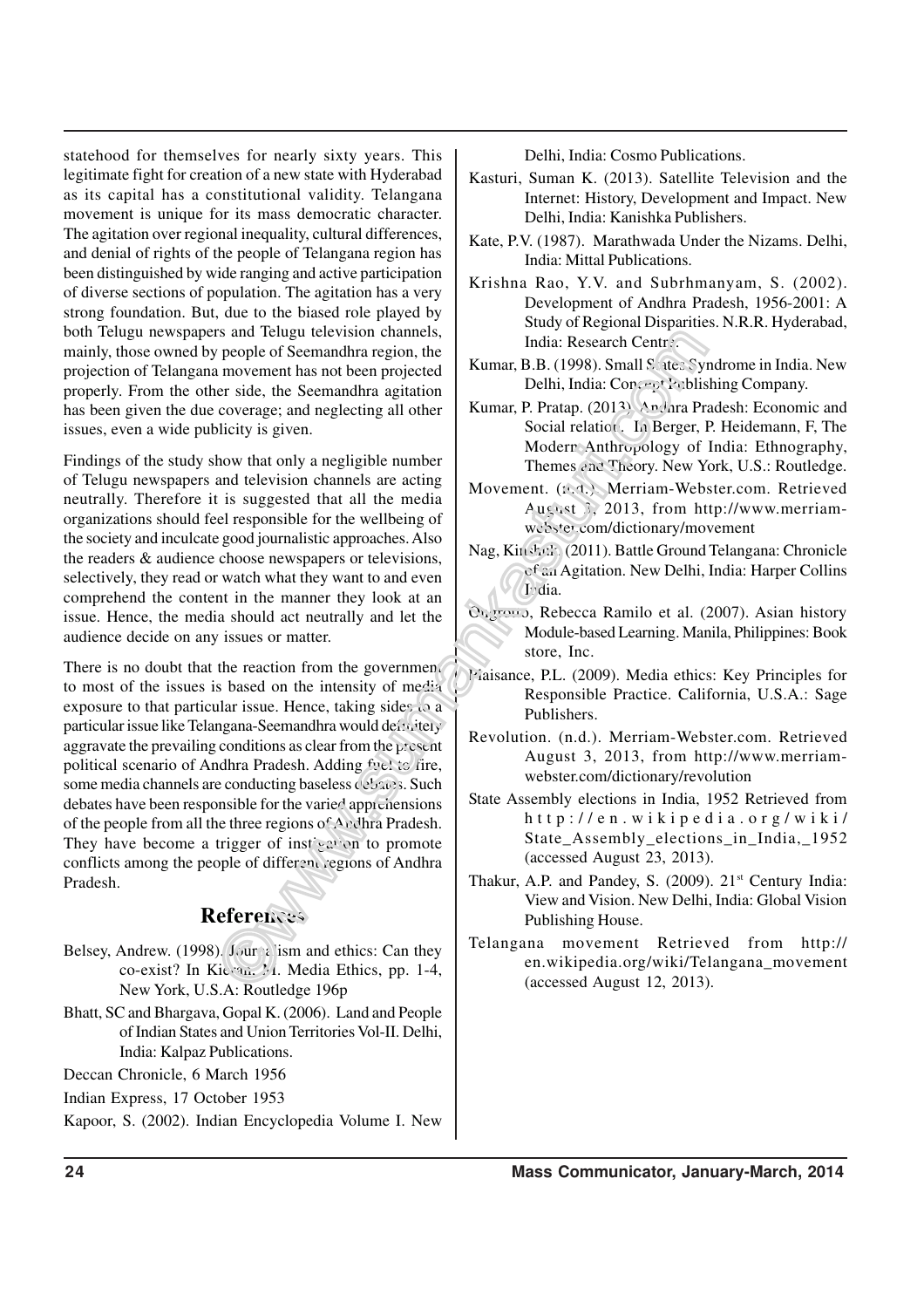

**Figure 4: Levels of Satisfaction among the Audi-**

## **Figure 1: Orientation of Telugu Daily Newspapers**

**Mass Communicator, January-March, 2014 25**